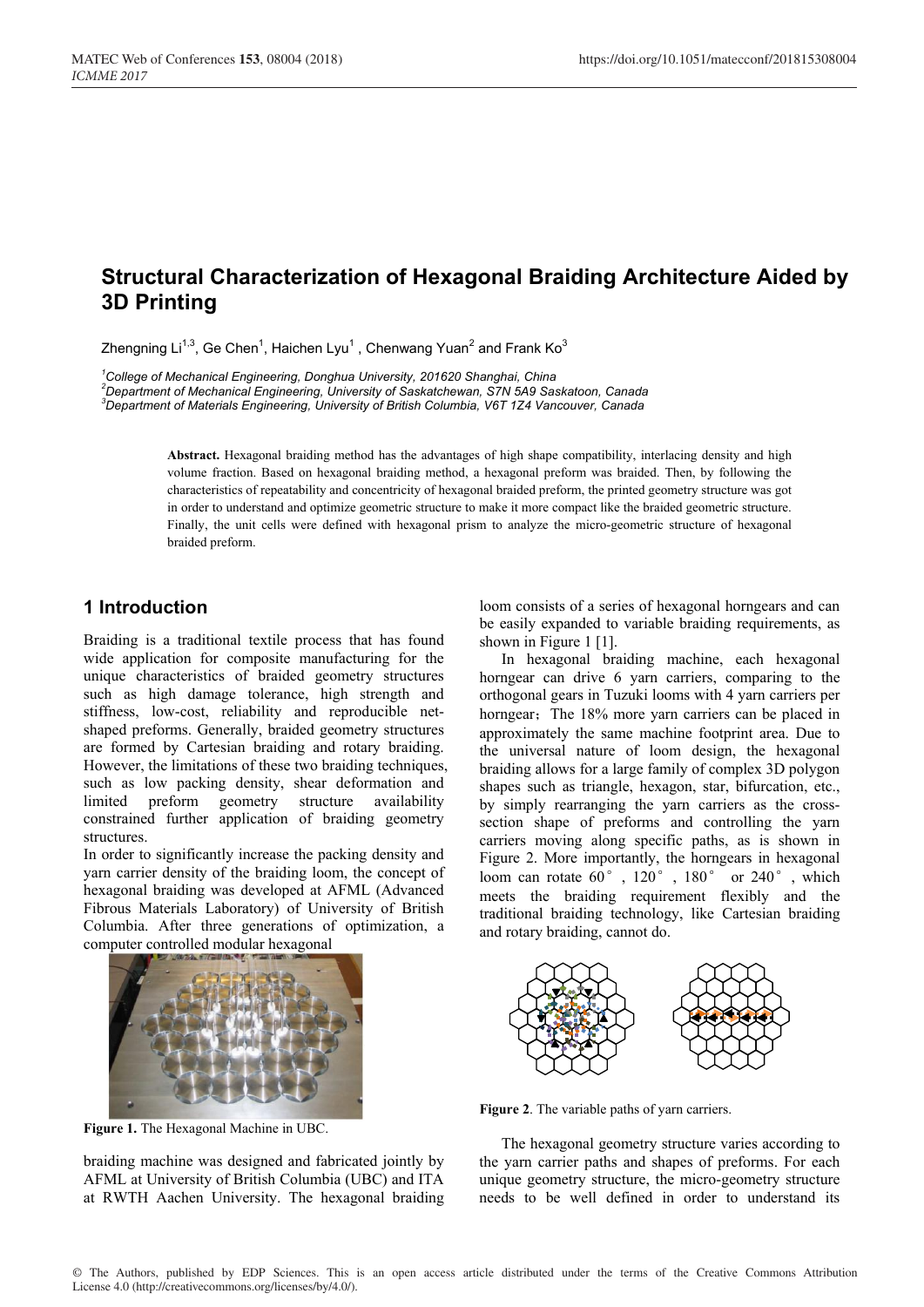geometry structure and predict the mechanical property. Instead of going through the laborious loom set-up and braiding process, 3D printing, typically Fused Filament Fabrication (FFF), is a promising method to explore various design options and fabrication methods in the formation of complex objects, As shown in Figure 3, after designing the model in CAD software, the model is sliced into a number of layers in slicing software, and then the 3D printer adds the materials layer by layer to fabricate the designed model. This will significantly reduce capital investment and production cost [5]. Recognizing these benefits 3D printing technology has attracted increasing attention as prototyping equipment for 3D textile preforms, including the topological design. For printed braiding geometry structure, the most excellent characteristic is that the geometry structure is intuitive and can be easy to get, compared to the costly and complex braiding process on braiding looms.



**Figure 3.** The procedure of 3D printing

# **2 Hexagonal process and parameters**

## **2.1 Yarn carriers' motion principles**

As it is mentioned above that hexagonal braiding geometry structures vary according to different movement paths of yarn carriers and yarn carriers' displacement as well, in order to articulate the hexagonal braiding process and hexagonal geometry structure, a kind of solid circular hexagonal geometry structure is created, which contains 30 yarns in the braided preform. In this braiding process, all the 30 yarns are braiding yarns and located at the flanges of seven hexagonal horngears, as shown in Figure 4, there are no axial yarns in this preform. The central horngear 0-1 keeps stationary all the time during braiding process, and the horngears with odd numbers, like 1-1, 1-3, 1-5, rotate clockwise at the same time, likewise, the horngears with even numbers, like 1-2, 1-4, 1-6, rotate counterclockwise at the same time; for each rotation of horngears, the rotation angle is 60°, as shown in Figure 5. These two groups of horngears rotate in turn, and yarn carriers are passed from one horngear to another horngear to lead the yarns intertwining in space, and then the hexagonal preform is produced. The motion sequence and rotation directions of horngears are shown in Table 1. The "+" means horngear rotates clockwise by 60° and the "-" means the horngear rotates counterclockwise by 60°.



**Figure 4.** The movement principles of hexagonal horngears

**Table 1.** The motion sequence and direction of horngears

| Horngear<br>number | Step 1 | Step 2 |
|--------------------|--------|--------|
| 1-1                |        |        |
| $1 - 2$            |        |        |
| $1 - 3$            |        |        |
| -4                 |        |        |
| 1-5                |        |        |
| -6                 |        |        |

#### **2.2 Yarn carriers' path and trajectories**

If the yarn carriers' positions are recorded after every step and the positions of one single yarn carrier are connected with lines, the lines will create a concave polygon path in X-Y plane (red lines); for every single yarn, their paths will be like concave polygons (red lines and blue lines), as shown in Figure 6. Following the motion principles mentioned above, every yarn carrier will return their original positions after 30 steps; actually, because of sequence of horngears rotation, the position of every yarn carrier has changed 15 times.

It seems that the paths of 30 yarns preform is the same as maypole braiding, but their braiding processes are totally different, because in maypole braiding process, only half of the intersection points among horngears can be occupied by yarn carriers in order to preventing yarn carrier collision, on the contrary, in hexagonal braiding process, all of the intersection points can be occupied by yarn carriers.



**Figure 5.** The paths of yarn carriers

During braiding process, braiding yarns are driven by yarn carriers into interlacing in space to produce preforms, and the take-up mechanism will take the preform from the forming plane. If the yarn carriers' positions of every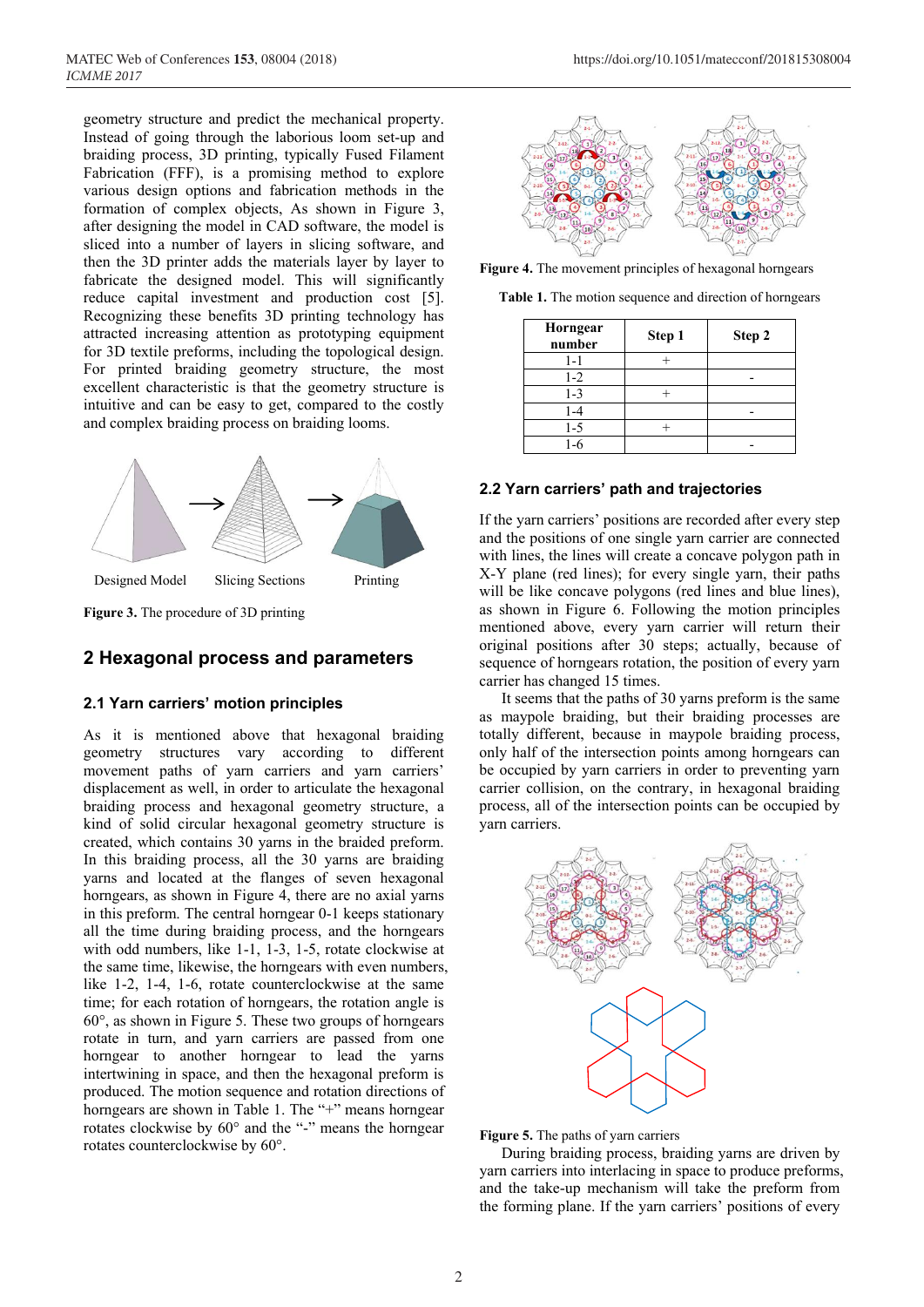step on the braiding bed are connect along the Z-axis, the general trajectories of yarns carriers can be described, the trajectories of yarn carriers can be considered as the yarn trajectories. The yarn carriers' positions are defined as spatial coordinates, and then imported into Matlab to create the trajectories, as show in Figure 6, it seems that the top view of yarn trajectories in Matlab have the same paths as that of yarn carriers in Figure 5. Obviously, the trajectories described in Matlab are not real yarn trajectories, because in braided preform, all the yarns are stretched and cross the preform along the Z-axis in the shortest distance, but as for the yarn trajectories in Matlab, the coordinates are connected by lines, not even curves, so the trajectories should be optimized.



**Figure 6.** The trajectories of yarns described in Matlab

# **3 The establishment of hexagonal geometric structure and optimization by 3D printing**

For the indirect description of yarns' trajectories built in Matlab, the hexagonal geometry structure and microstructure are not easy to understand. If a real 3D model with these trajectories can be got, it would be helpful to clarify and optimize the hexagonal geometry structure. Previous research papers have explored the potential and possibility of printed woven and Cartesian geometry structures, which are based on 3D printing or additive manufacturing, specifically fused filament fabrication (FFF) technology, in that case, the hexagonal geometry structure can be fabricated in the similar way.

## **3.1 The 3D model built in CAD**

In order to print 3D geometry structures, the 3D CAD drawing should be built. In this paper the CAD software, SolidWorks, is used to generate the 3D model. It is easy to import the coordinates of every yarn into SolidWorks to create yarn curves. By using spline tool, the coordinates are connected by splines and the hexagonal geometry structure has been built, as shown in Figure 8. Compared with the yarn trajectories described in Matlab, the yarn curves in SolidWorks are smoother.



**Figure 7.** Line drawing and piped structure of yarn trajectories in CAD

A round circle is used to extrude along the spline to create the piped 3D model entity, likewise, all the yarns' entities are built to get the 3D hexagonal piped model, as shown in Figure 7, it seems that all the yarns has the similar tendency along Z-axis in 3D hexagonal piped model. According to the surface of the piped model, yarns have obvious buckling angles at every changing position periodically, the reason for the buckling is that the piped lines go through the positions step by step, not connect the neighbouring coordinates with the shortest line, but it can not be observed in the 3D piped model that whether the internal parts of yarns have the same tendency or not. Hence, the 3D printed model is required.

#### **3.2 The fabrication of 3D printing model**

Before the fabrication of 3D printed model, the 3D piped model needs to be sliced into layers in the slicing software to generate G-code, which can control the nozzles' movement according to the shape of model's cross-section to extrude and add the molten filament materials on the bed of 3D printer.

The printing parameters about 3D printer are shown in Table 2. Limited by the maximum printing size of the 3D printer, the hexagonal geometry structure to be printed was 1/3 part of the all geometry structure, however, the same geometry structure repeats three times during the 30 steps, namely, the printed geometry structure can reveal the yarn trajectories.

| Parameter                   | Value              |  |
|-----------------------------|--------------------|--|
| <b>Filament Materials</b>   | ABS                |  |
| Nozzle Diameter             | $400 \mu m$        |  |
| Layer Thickness             | $210 \mu m$        |  |
| Nozzle Temperature          | $220^{\circ}$ C    |  |
| <b>Bedplate Temperature</b> | $105^{\circ}$ C    |  |
| Printing Speed              | 30 <sub>mm/s</sub> |  |

**Table 2.** Parameters to print hexagonal geometry structure

Because of the huge gaps among yarns, the support materials are required to add into the model in order to let the printing materials stick together layer by layer during printing process. More importantly, the nozzles' diameter determines printed model's resolution and fidelity, so the yarns diameter in hexagonal geometry structure should be larger than 1000 μm, namely, 1.00 mm, in which the nozzle's diameter is 400 μm. For the printed model is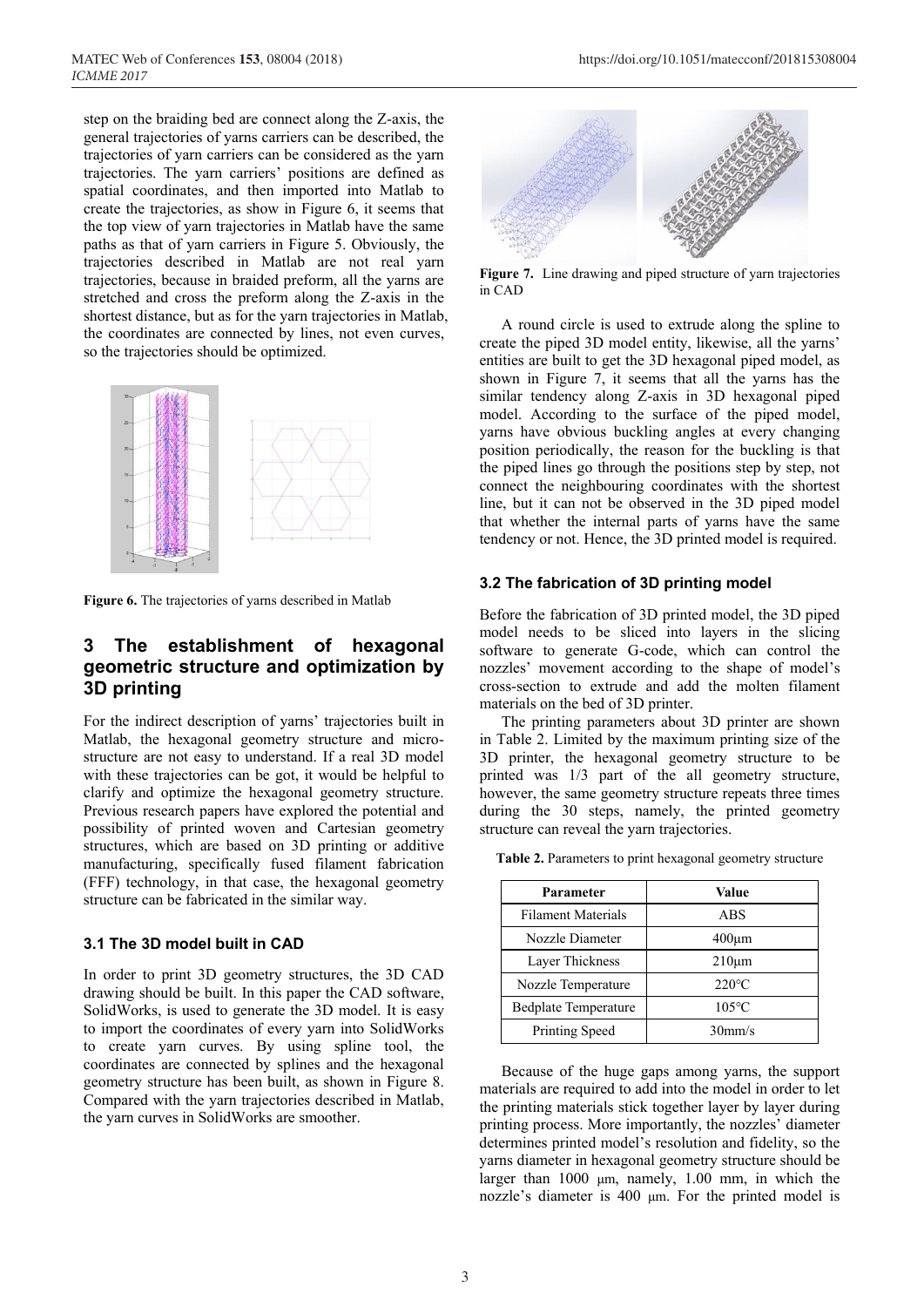only used to understand hexagonal geometry structure, not to test the mechanical property, the printing model's infill density is not a requirement and can be set at random.

After the model printing was finished, the support material was removed form the model and the printed hexagonal geometry structure was got, as shown in Figure 8, the printed hexagonal geometry geometry structure has the same exterior looking as the 3D CAD model, and the yarns interlacing in the center can be observed clearly. However, obviously, the gaps among yarns, longitutionally and radially, are extraordinarily large, it means that the hexagonal geometry geometry structure need to be optimized. Through the tracing yarn (red) in the model, it reveals that every yarn went from the edge.



Figure 8. The printed hexagonal geometric structure without optimization

#### **3.3 The optimization of hexagonal structure**

All the positions of the yarn carriers are concentric, and the yarns are symmetric to the z-axis, the positions are defined as coordinates  $(x_i, y_i, z_i)$ , i is positive integer. According to the group thoery, the space lattice which consists of the positions can be converted to new ones by matrixing to make the geometry structure more compact. For the conversion, the conversion matrix is defined as  $W_i$ .

$$
W_{i}\begin{bmatrix} x \\ y \\ z \end{bmatrix} = \begin{bmatrix} \rho_{i1} & 0 & 0 \\ 0 & \rho_{i2} & 0 \\ 0 & 0 & \rho_{i3} \end{bmatrix} \begin{bmatrix} x \\ y \\ z \end{bmatrix} = \begin{bmatrix} x' \\ y' \\ z' \end{bmatrix}
$$
 (1)

The conversion coefficients,  $\rho_{i1}$ ,  $\rho_{i2}$ ,  $\rho_{i3}$ , have some relationship with the positions' distance to the center and the jamming condition, and  $\rho_{i1}$ ,  $\rho_{i2}$ ,  $\rho_{i3}$ <1. Let us assume that the positions move along the radius to the center, also made assumptions for geometric geometry structure of hexagonal braiding process:

(1) All the braiding yarns have circular cross section, same linear density and constant fiber packing density;

(2) During the braiding process yarns tension is high enough to make a non-crimp yarn path in hexagonal braiding geometry structure.

So, the coordinates' conversion will follow the relationship below,

 $\mathbb{R}^2$ 

$$
\begin{cases}\nx' = \rho_{11} \cdot \sqrt{x^2 + y^2} \cdot \cos\left(\arctan\left(\frac{y}{x}\right)\right) \\
y' = \rho_{12} \cdot \sqrt{x^2 + y^2} \cdot \sin\left(\arctan\left(\frac{y}{x}\right)\right) \\
z' = \rho_{13}z\n\end{cases} \tag{2}
$$

If the rotation angle of yarn jamming is taken into account, function (2) can be revised as,

$$
\begin{cases}\nx' = \rho_{11} \cdot \sqrt{x^2 + y^2} \cdot \cos\left(\arctan\left(\frac{y}{x}\right) \pm \varphi_1\right) \\
y' = \rho_{12} \cdot \sqrt{x^2 + y^2} \cdot \sin\left(\arctan\left(\frac{y}{x}\right) \pm \varphi_1\right) \\
z' = \rho_{13} z\n\end{cases} \tag{3}
$$

Imported the converted coordinate into SolidWorks and use spline to create the trajectories, the piped model was got, as show in Figure 9.



**Figure 9.** Piped hexagonal geometry geometry structure with optimization

The optimized hexagonal geometry structure has obvious tube in the center of cross-section; for one hand, the yarns deformation and jamming are not considered in this structure, for the other hand, the tubes actually exist in the braided hexagonal preform. As shown in Figure 10, the braided hexagonal preform was cured with resin and cut into pieces; there was a tube in the center of crosssection. Without considering the deformation of yarns, the optimized geometry structure is close to the braided hexagonal preform.



**Figure 10.** The cross-section of braided hexagonal preform with cured resin

Then, the optimized hexagonal geometry structure was printed by the 3D printer. Compared with the hexagonal geometry structure without optimization, the optimized hexagonal geometry is more compact, hence it is no need to add support materials during printing to make the geometry structure generated. The printed hexagonal geometry structure with optimization is shown in Figure 11.